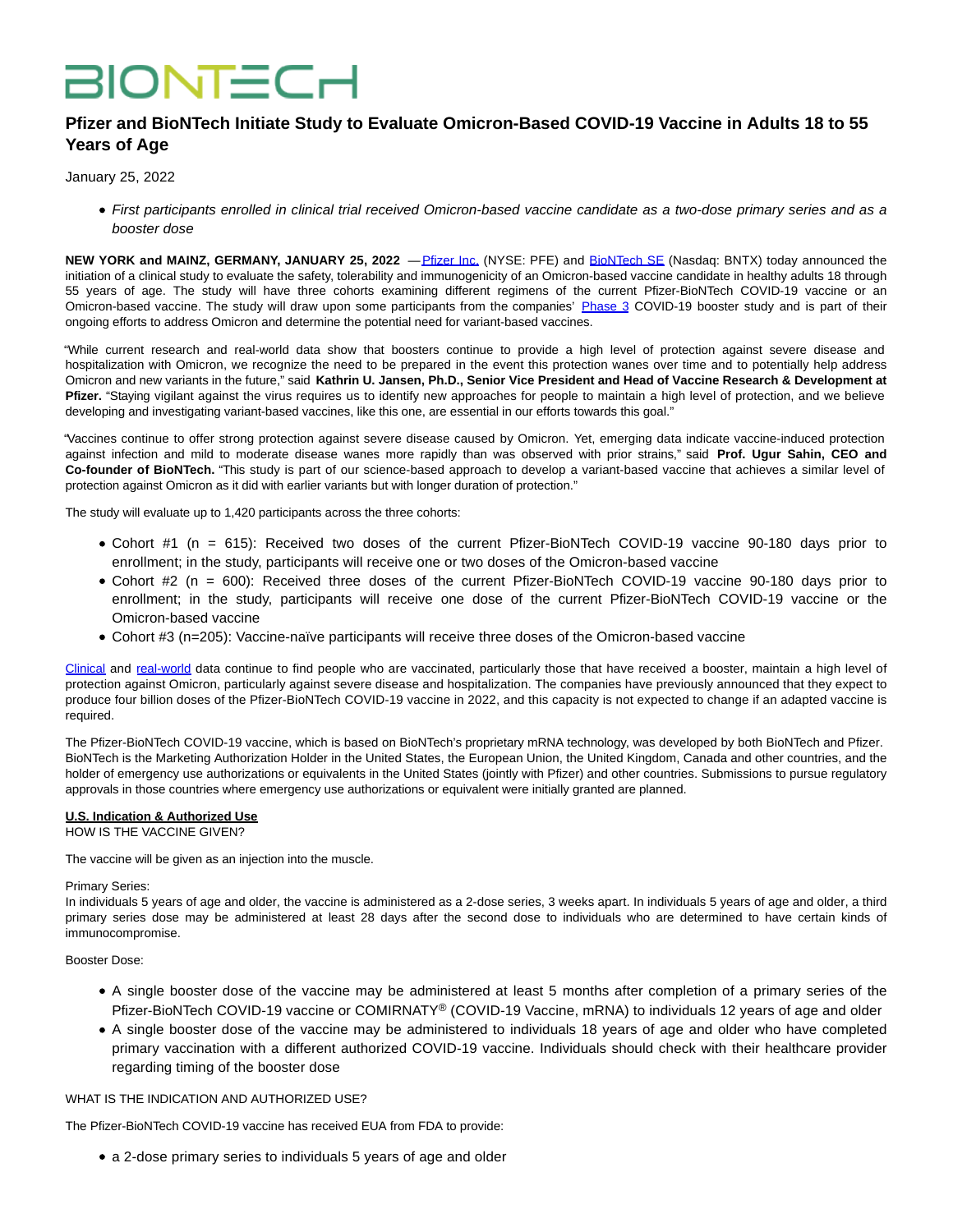- a third primary series dose to individuals 5 years of age and older who have been determined to have certain kinds of immunocompromise
- a single booster dose to individuals 12 years of age and older who have completed a primary series with Pfizer-BioNTech COVID-19 vaccine or COMIRNATY® (COVID-19 Vaccine, mRNA)
- a single booster dose to individuals 18 years of age and older who have completed primary vaccination with a different authorized COVID-19 vaccine. The booster schedule is based on the labeling information of the vaccine used for the primary series

COMIRNATY® (COVID-19 vaccine, mRNA) is an FDA-approved COVID-19 vaccine made by Pfizer for BioNTech.

- It is approved as a 2-dose series for prevention of COVID-19 in individuals 16 years of age and older
- $\bullet$  It is also authorized under EUA to provide:
	- a 2-dose primary series to individuals 12 through 15 years of age
	- a third primary series dose to individuals 12 years of age and older who have been determined to have certain kinds of immunocompromise
	- a single booster dose to individuals 12 years of age and older who have completed a primary series with Pfizer-BioNTech COVID-19 vaccine or COMIRNATY® (COVID-19 vaccine, mRNA)
	- a single booster dose to individuals 18 years of age and older who have completed primary vaccination with a different authorized COVID-19 vaccine. The booster schedule is based on the labeling information of the vaccine used for the primary series

# **EUA Statement**

Emergency uses of the vaccine have not been approved or licensed by FDA, but have been authorized by FDA, under an Emergency Use Authorization (EUA) to prevent Coronavirus Disease 2019 (COVID-19) in individuals 5 years of age and older. The emergency uses are only authorized for the duration of the declaration that circumstances exist justifying the authorization of emergency use of the medical product under Section 564(b)(1) of the FD&C Act unless the declaration is terminated or authorization revoked sooner. Please see EUA Fact Sheets at [www.cvdvaccine-us.com.](http://www.cvdvaccine-us.com/)

# **IMPORTANT SAFETY INFORMATION**

Individuals should **not** get the vaccine if they:

- had a severe allergic reaction after a previous dose of this vaccine
- had a severe allergic reaction to any ingredient of this vaccine

Individuals should tell the vaccination provider about all of their medical conditions, including if they:

- have any allergies
- have had myocarditis (inflammation of the heart muscle) or pericarditis (inflammation of the lining outside the heart)
- have a fever
- have a bleeding disorder or are on a blood thinner
- are immunocompromised or are on a medicine that affects the immune system
- are pregnant, plan to become pregnant, or are breastfeeding
- have received another COVID-19 vaccine
- have ever fainted in association with an injection

The vaccine may not protect everyone.

Side effects reported with the vaccine include:

- There is a remote chance that the vaccine could cause a severe allergic reaction
	- A severe allergic reaction would usually occur within a few minutes to 1 hour after getting a dose of the vaccine. For this reason, vaccination providers may ask individuals to stay at the place where they received the vaccine for monitoring after vaccination
	- Signs of a severe allergic reaction can include difficulty breathing, swelling of the face and throat, a fast heartbeat, a bad rash all over the body, dizziness, and weakness
	- If an individual experiences a severe allergic reaction, they should call 9-1-1 or go to the nearest hospital
- Myocarditis (inflammation of the heart muscle) and pericarditis (inflammation of the lining outside the heart) have occurred in some people who have received the vaccine, more commonly in males under 40 years of age than among females and older males. In most of these people, symptoms began within a few days following receipt of the second dose of the vaccine. The chance of having this occur is very low. Individuals should seek medical attention right away if they have any of the following symptoms after receiving the vaccine:
	- o chest pain
	- shortness of breath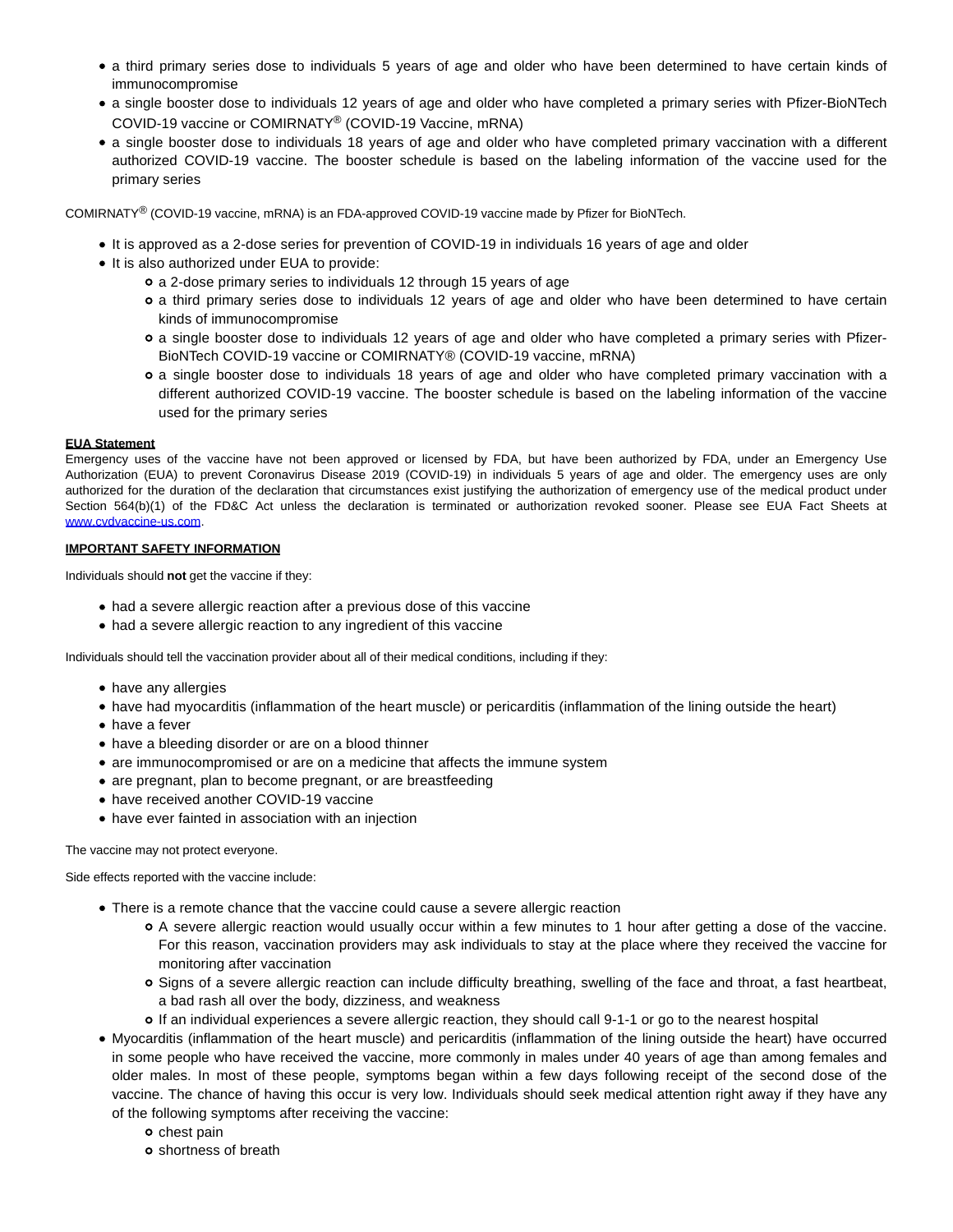o feelings of having a fast-beating, fluttering, or pounding heart

- Additional side effects that have been reported with the vaccine include:
	- o severe allergic reactions; non-severe allergic reactions such as rash, itching, hives, or swelling of the face; myocarditis (inflammation of the heart muscle); pericarditis (inflammation of the lining outside the heart); injection site pain; tiredness; headache; muscle pain; chills; joint pain; fever; injection site swelling; injection site redness; nausea; feeling unwell; swollen lymph nodes (lymphadenopathy); decreased appetite; diarrhea; vomiting; arm pain; fainting in association with injection of the vaccine
- These may not be all the possible side effects of the vaccine. Serious and unexpected side effects may occur. The possible side effects of the vaccine are still being studied in clinical trials. Call the vaccination provider or healthcare provider about bothersome side effects or side effects that do not go away

Data on administration of this vaccine at the same time as other vaccines have not yet been submitted to FDA. Individuals considering receiving this vaccine with other vaccines, should discuss their options with their healthcare provider.

Patients should always ask their healthcare providers for medical advice about adverse events. Individuals are encouraged to report negative side effects of vaccines to the US Food and Drug Administration (FDA) and the Centers for Disease Control and Prevention (CDC). Visi[t https://www.vaers.hhs.gov o](https://cts.businesswire.com/ct/CT?id=smartlink&url=https%3A%2F%2Fwww.vaers.hhs.gov&esheet=52535728&newsitemid=20211122005249&lan=en-US&anchor=https%3A%2F%2Fwww.vaers.hhs.gov&index=5&md5=21be93545da7664d42198b4f5a5dda31)r call 1-800-822-7967. In addition, side effects can be reported to Pfizer Inc. a[t www.pfizersafetyreporting.com o](https://cts.businesswire.com/ct/CT?id=smartlink&url=http%3A%2F%2Fwww.pfizersafetyreporting.com&esheet=52535728&newsitemid=20211122005249&lan=en-US&anchor=www.pfizersafetyreporting.com&index=6&md5=74a58e0b1291d06fce72a3544ea45df3)r by calling 1-800-438-1985.

Click for

Fact Sheets and Prescribing Information for individuals 12 years of age and older

[Full Prescribing Information \(16 years of age and older\) DILUTE BEFORE USE, Purple Cap](https://cts.businesswire.com/ct/CT?id=smartlink&url=https%3A%2F%2Flabeling.pfizer.com%2FShowLabeling.aspx%3Fid%3D15623%26format%3Dpdf&esheet=52561405&newsitemid=20220112005278&lan=en-US&anchor=Full+Prescribing+Information+%2816+years+of+age+and+older%29+DILUTE+BEFORE+USE%2C+Purple+Cap&index=7&md5=71a345ed2c31aa1d417cb86fd01dd27b) [Full Prescribing Information \(16 years of age and older\) DO NOT DILUTE, Gray Cap](https://cts.businesswire.com/ct/CT?id=smartlink&url=https%3A%2F%2Flabeling.pfizer.com%2FShowLabeling.aspx%3Fid%3D16351%26format%3Dpdf&esheet=52561405&newsitemid=20220112005278&lan=en-US&anchor=Full+Prescribing+Information+%2816+years+of+age+and+older%29+DO+NOT+DILUTE%2C+Gray+Cap&index=8&md5=607946a83c543548dcd878f1f9ac571a) [EUA Fact Sheet for Vaccination Providers \(12 years of age and older\), Purple Cap](https://cts.businesswire.com/ct/CT?id=smartlink&url=https%3A%2F%2Flabeling.pfizer.com%2FShowLabeling.aspx%3Fid%3D14471%26format%3Dpdf&esheet=52561405&newsitemid=20220112005278&lan=en-US&anchor=EUA+Fact+Sheet+for+Vaccination+Providers+%2812+years+of+age+and+older%29%2C+Purple+Cap&index=9&md5=8abcb34c5889d2a11c0f3cbd293f76a7) [EUA Fact Sheet for Vaccination Providers \(12 years of age and older\), Gray Cap](https://cts.businesswire.com/ct/CT?id=smartlink&url=https%3A%2F%2Flabeling.pfizer.com%2FShowLabeling.aspx%3Fid%3D16072%26format%3Dpdf&esheet=52561405&newsitemid=20220112005278&lan=en-US&anchor=EUA+Fact+Sheet+for+Vaccination+Providers+%2812+years+of+age+and+older%29%2C+Gray+Cap&index=10&md5=569337688bdee4f12d0f7408a8a08736) [Recipients and Caregivers Fact Sheet \(12 years of age and older\)](https://cts.businesswire.com/ct/CT?id=smartlink&url=https%3A%2F%2Flabeling.pfizer.com%2FShowLabeling.aspx%3Fid%3D14472%26format%3Dpdf&esheet=52561405&newsitemid=20220112005278&lan=en-US&anchor=Recipients+and+Caregivers+Fact+Sheet+%2812+years+of+age+and+older%29&index=11&md5=82e1cf3890d96c731d364e5bea37aa77)

Fact Sheets for individuals 5 through 11 years of age

[EUA Fact Sheet for Vaccination Providers \(5 through 11 years of age\), Orange Cap](https://cts.businesswire.com/ct/CT?id=smartlink&url=https%3A%2F%2Flabeling.pfizer.com%2FShowLabeling.aspx%3Fid%3D16073%26format%3Dpdf&esheet=52561405&newsitemid=20220112005278&lan=en-US&anchor=EUA+Fact+Sheet+for+Vaccination+Providers+%285+through+11+years+of+age%29%2C+Orange+Cap&index=12&md5=f1a937856774b82bf14ab1ada498bbfa) [Recipients and Caregivers Fact Sheet \(5 through 11 years of age\)](https://cts.businesswire.com/ct/CT?id=smartlink&url=https%3A%2F%2Flabeling.pfizer.com%2FShowLabeling.aspx%3Fid%3D16074%26format%3Dpdf&esheet=52561405&newsitemid=20220112005278&lan=en-US&anchor=Recipients+and+Caregivers+Fact+Sheet+%285+through+11+years+of+age%29&index=13&md5=b467d8e335355d284c8e452fd9bd0227)

#### **About Pfizer: Breakthroughs That Change Patients' Lives**

At Pfizer, we apply science and our global resources to bring therapies to people that extend and significantly improve their lives. We strive to set the standard for quality, safety and value in the discovery, development and manufacture of health care products, including innovative medicines and vaccines. Every day, Pfizer colleagues work across developed and emerging markets to advance wellness, prevention, treatments and cures that challenge the most feared diseases of our time. Consistent with our responsibility as one of the world's premier innovative biopharmaceutical companies, we collaborate with health care providers, governments and local communities to support and expand access to reliable, affordable health care around the world. For more than 170 years, we have worked to make a difference for all who rely on us. We routinely post information that may be important to investors on our website at [www.Pfizer.com.](https://cts.businesswire.com/ct/CT?id=smartlink&url=http%3A%2F%2Fwww.pfizer.com%2F&esheet=52535728&newsitemid=20211122005249&lan=en-US&anchor=www.Pfizer.com&index=13&md5=86fc34ec8d41ec9b8385b9d360e79631) In addition, to learn more, please visit us on [www.Pfizer.com](https://cts.businesswire.com/ct/CT?id=smartlink&url=http%3A%2F%2Fwww.pfizer.com%2F&esheet=52535728&newsitemid=20211122005249&lan=en-US&anchor=www.Pfizer.com&index=14&md5=2b3ae91cbed6d06d1a356376c5decea9) and follow us on Twitter at [@Pfizer a](https://cts.businesswire.com/ct/CT?id=smartlink&url=https%3A%2F%2Ftwitter.com%2Fpfizer&esheet=52535728&newsitemid=20211122005249&lan=en-US&anchor=%40Pfizer&index=15&md5=7e65f73b287bd1e7e12d184889098cda)nd [@Pfizer News,](https://cts.businesswire.com/ct/CT?id=smartlink&url=https%3A%2F%2Ftwitter.com%2Fpfizer_news&esheet=52535728&newsitemid=20211122005249&lan=en-US&anchor=%40Pfizer+News&index=16&md5=e8fe01af17376289f3c032a7d0b61f6b) [LinkedIn,](https://cts.businesswire.com/ct/CT?id=smartlink&url=https%3A%2F%2Fwww.linkedin.com%2Fcompany%2Fpfizer&esheet=52535728&newsitemid=20211122005249&lan=en-US&anchor=LinkedIn&index=17&md5=07a7cfeca24b336451b768d60d4092ae) [YouTube a](https://cts.businesswire.com/ct/CT?id=smartlink&url=https%3A%2F%2Fwww.youtube.com%2Fpfizer&esheet=52535728&newsitemid=20211122005249&lan=en-US&anchor=YouTube&index=18&md5=da66e4864a018496af3701eed376d7dc)nd like us on Facebook at [Facebook.com/Pfizer.](https://cts.businesswire.com/ct/CT?id=smartlink&url=https%3A%2F%2Fwww.facebook.com%2FPfizer%2F&esheet=52535728&newsitemid=20211122005249&lan=en-US&anchor=Facebook.com%2FPfizer&index=19&md5=6626072b6beaf278e44dee5e2d0a4d72)

## **Pfizer Disclosure Notice**

The information contained in this release is as of January 25, 2022. Pfizer assumes no obligation to update forward-looking statements contained in this release as the result of new information or future events or developments.

This release contains forward-looking information about Pfizer's efforts to combat COVID-19, the collaboration between BioNTech and Pfizer to develop a COVID-19 vaccine, the BNT162b2 mRNA vaccine program, and the Pfizer-BioNTech COVID-19 Vaccine, also known as COMIRNATY (COVID-19 Vaccine, mRNA) (BNT162b2) (including an Omicron-based vaccine candidate and a study in adults 18 through 55 years of age, an expected multi-arm study in adults above 55 years of age, BNT162b2's potential against the Omicron variant, qualitative assessments of available data, potential benefits, expectations for clinical trials, the anticipated timing of data readouts, regulatory submissions, regulatory approvals or authorizations and anticipated manufacturing, distribution and supply) involving substantial risks and uncertainties that could cause actual results to differ materially from those expressed or implied by such statements. Risks and uncertainties include, among other things, the uncertainties inherent in research and development, including the ability to meet anticipated clinical endpoints, commencement and/or completion dates for clinical trials, regulatory submission dates, regulatory approval dates and/or launch dates, as well as risks associated with preclinical and clinical data (including the Phase 3 data), including the possibility of unfavorable new preclinical, clinical or safety data and further analyses of existing preclinical, clinical or safety data; the ability to produce comparable clinical or other results, including the rate of vaccine effectiveness and safety and tolerability profile observed to date, in additional analyses of the Phase 3 trial and additional studies or in larger, more diverse populations following commercialization; the ability of BNT162b2 or a potential variant-based vaccine to prevent COVID-19 caused by emerging virus variants; the risk that more widespread use of the vaccine will lead to new information about efficacy, safety, or other developments, including the risk of additional adverse reactions, some of which may be serious; the risk that preclinical and clinical trial data are subject to differing interpretations and assessments, including during the peer review/publication process, in the scientific community generally, and by regulatory authorities; whether and when additional data from the BNT162 mRNA vaccine program will be published in scientific journal publications and, if so, when and with what modifications and interpretations; whether regulatory authorities will be satisfied with the design of and results from these and any future preclinical and clinical studies; whether and when submissions to request emergency use or conditional marketing authorizations for a potential booster dose, pediatric populations and/or other biologics license and/or emergency use authorization applications or amendments to any such applications may be filed in particular jurisdictions for BNT162b2 or any other potential vaccines that may arise from the BNT162 program, including a potential variant-based vaccine, and if obtained, whether or when such emergency use authorizations or licenses will expire or terminate; whether and when any applications that may be pending or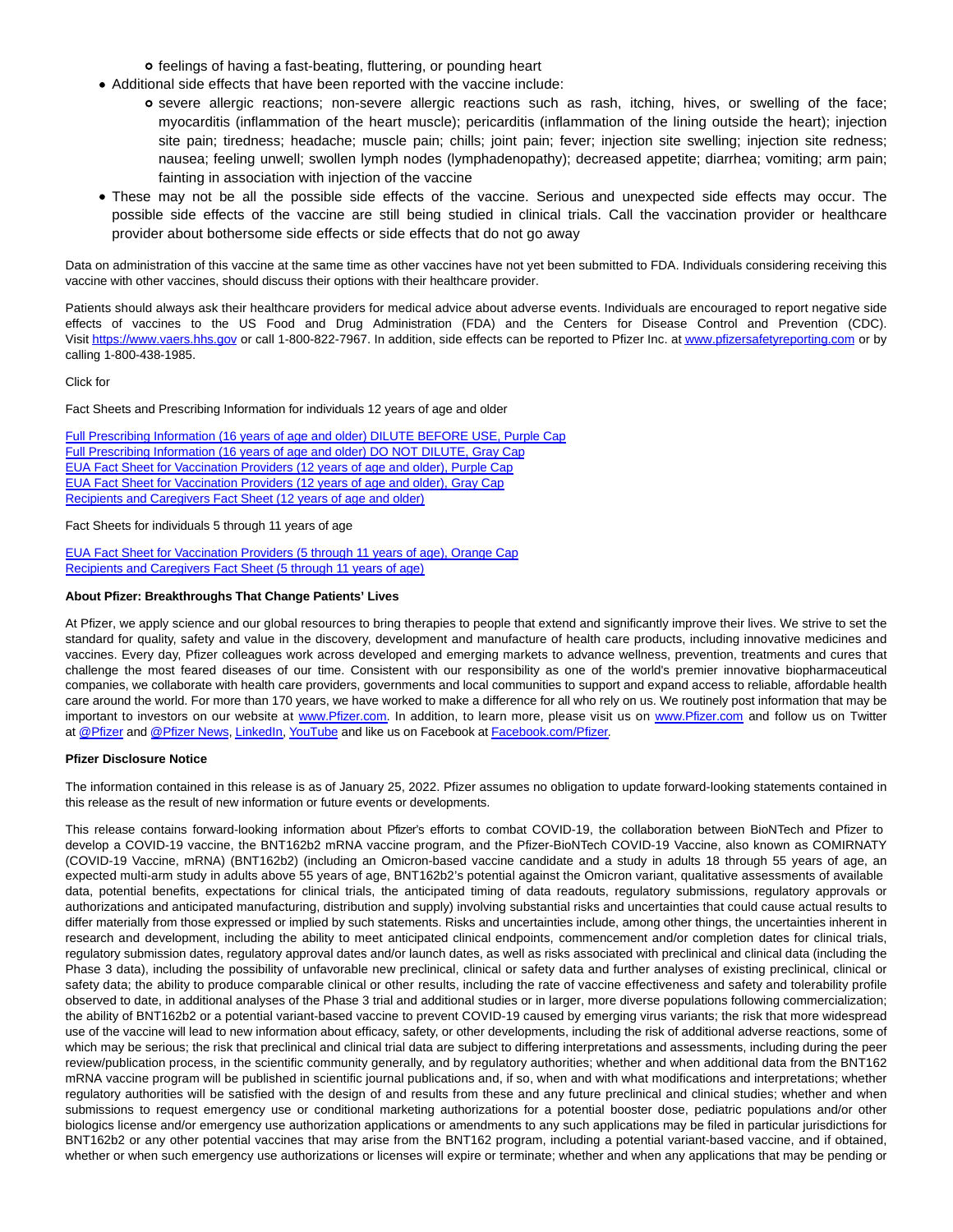filed for BNT162b2 (including any requested amendments to the emergency use or conditional marketing authorizations) or other vaccines that may result from the BNT162 program may be approved by particular regulatory authorities, which will depend on myriad factors, including making a determination as to whether the vaccine's benefits outweigh its known risks and determination of the vaccine's efficacy and, if approved, whether it will be commercially successful; decisions by regulatory authorities impacting labeling or marketing, manufacturing processes, safety and/or other matters that could affect the availability or commercial potential of a vaccine, including development of products or therapies by other companies; disruptions in the relationships between us and our collaboration partners, clinical trial sites or third-party suppliers; the risk that demand for any products may be reduced or no longer exist; risks related to the availability of raw materials to manufacture a vaccine; challenges related to our vaccine's formulation, schedule and attendant storage, distribution and administration requirements, including risks related to storage and handling after delivery by Pfizer; the risk that we may not be able to successfully develop other vaccine formulations, booster doses or new variant-based vaccines; the risk that we may not be able to create or scale up manufacturing capacity on a timely basis or maintain access to logistics or supply channels commensurate with global demand for our vaccine, which would negatively impact our ability to supply the estimated numbers of doses of our vaccine within the projected time periods as previously indicated; whether and when additional supply agreements will be reached; uncertainties regarding the ability to obtain recommendations from vaccine advisory or technical committees and other public health authorities and uncertainties regarding the commercial impact of any such recommendations; challenges related to public vaccine confidence or awareness; uncertainties regarding the impact of COVID-19 on Pfizer's business, operations and financial results; and competitive developments.

A further description of risks and uncertainties can be found in Pfizer's Annual Report on Form 10-K for the fiscal year ended December 31, 2020 and in its subsequent reports on Form 10-Q, including in the sections thereof captioned "Risk Factors" and "Forward-Looking Information and Factors That May Affect Future Results", as well as in its subsequent reports on Form 8-K, all of which are filed with the U.S. Securities and Exchange Commission and available at [www.sec.gov a](https://cts.businesswire.com/ct/CT?id=smartlink&url=https%3A%2F%2Fwww.globenewswire.com%2FTracker%3Fdata%3DRnYjuX1qNnk63wnFRI2njqkWCUtSvj6x_99MqPLwYIXuudw4effilg2LyEquwqm-7QGJ6tM6dhKt8Yb6iY-5gw%3D%3D&esheet=52535728&newsitemid=20211122005249&lan=en-US&anchor=www.sec.gov&index=20&md5=83d60d6a45f4bfc74c876bd948585b4b)nd [www.pfizer.com.](https://cts.businesswire.com/ct/CT?id=smartlink&url=https%3A%2F%2Fwww.globenewswire.com%2FTracker%3Fdata%3DRnYjuX1qNnk63wnFRI2njhMtuWVC6S5kOg8JnuFHwPyIzH1O7AiSzrr-wECJd2hrMZ7668ALHee8mVEXVNXWFA%3D%3D&esheet=52535728&newsitemid=20211122005249&lan=en-US&anchor=www.pfizer.com&index=21&md5=cc1079bdfcc3e13354db3948b6817d00)

#### **About BioNTech**

Biopharmaceutical New Technologies is a next generation immunotherapy company pioneering novel therapies for cancer and other serious diseases. The Company exploits a wide array of computational discovery and therapeutic drug platforms for the rapid development of novel biopharmaceuticals. Its broad portfolio of oncology product candidates includes individualized and off-the-shelf mRNA-based therapies, innovative chimeric antigen receptor T cells, bi-specific checkpoint immuno-modulators, targeted cancer antibodies and small molecules. Based on its deep expertise in mRNA vaccine development and in-house manufacturing capabilities, BioNTech and its collaborators are developing multiple mRNA vaccine candidates for a range of infectious diseases alongside its diverse oncology pipeline. BioNTech has established a broad set of relationships with multiple global pharmaceutical collaborators, including Genmab, Sanofi, Bayer Animal Health, Genentech, a member of the Roche Group, Regeneron, Genevant, Fosun Pharma and Pfizer. For more information, please visi[t www.BioNTech.de.](https://cts.businesswire.com/ct/CT?id=smartlink&url=http%3A%2F%2Fwww.BioNTech.de&esheet=52535728&newsitemid=20211122005249&lan=en-US&anchor=www.BioNTech.de&index=22&md5=374e61bcbf420649b4daa736237407e5)

#### **BioNTech Forward-looking Statements**

This press release contains "forward-looking statements" of BioNTech within the meaning of the Private Securities Litigation Reform Act of 1995. These forward-looking statements may include, but may not be limited to, statements concerning: BioNTech's efforts to combat COVID-19; the collaboration between BioNTech and Pfizer including the program to develop a COVID-19 vaccine and COMIRNATY (COVID-19 Vaccine, mRNA) (BNT162b2) (including the potential of a Omicron-specific COVID-19 vaccine candidate and the clinical study in adults 18-55 years of age, the potential timing for the development of a Omicron-specific COVID-19 vaccine candidate, the testing of BNT162b2 against the Omicron variant, the effectiveness of a third booster dose of BNT162b2 to induce protection against Omicron-induced COVID-19 disease, and the timing for assessment of the effectiveness of a variant-specific COVID-19 vaccine, qualitative assessments of available data, potential benefits, expectations for clinical trials, the anticipated timing of regulatory submissions, regulatory approvals or authorizations and anticipated manufacturing, distribution and supply); our expectations regarding the potential characteristics of BNT162b2 in our clinical trials and/or in commercial use based on data observations to date; the ability of BNT162b2 to prevent COVID-19 caused by emerging virus variants; the expected time point for additional readouts on efficacy data of BNT162b2 in our clinical trials; the nature of the clinical data, which is subject to ongoing peer review, regulatory review and market interpretation; the timing for submission of data for, or receipt of, any marketing approval or Emergency Use Authorization; our contemplated shipping and storage plan, including our estimated product shelf life at various temperatures; the ability of BioNTech to supply the quantities of BNT162 to support clinical development and market demand, including our production estimates for 2022; challenges related to public vaccine confidence or awareness; and uncertainties regarding the impact of COVID-19 on BioNTech's trials, business and general operations. Any forward-looking statements in this press release are based on BioNTech current expectations and beliefs of future events, and are subject to a number of risks and uncertainties that could cause actual results to differ materially and adversely from those set forth in or implied by such forward-looking statements. These risks and uncertainties include, but are not limited to: the ability to meet the pre-defined endpoints in clinical trials; competition to create a vaccine for COVID-19; the ability to produce comparable clinical or other results, including our stated rate of vaccine effectiveness and safety and tolerability profile observed to date, in the remainder of the trial or in larger, more diverse populations upon commercialization; the ability to effectively scale our productions capabilities; and other potential difficulties.

For a discussion of these and other risks and uncertainties, see BioNTech's Annual Report as Form 20-F for the Year Ended December 31, 2020, filed with the SEC on March 30, 2021, which is available on the SEC's website at [www.sec.gov.](https://cts.businesswire.com/ct/CT?id=smartlink&url=http%3A%2F%2Fwww.sec.gov&esheet=52535728&newsitemid=20211122005249&lan=en-US&anchor=www.sec.gov&index=23&md5=f8b75e14ab6f15e473ba428ff80cb8ef) All information in this press release is as of the date of the release, and BioNTech undertakes no duty to update this information unless required by law.

#### **CONTACTS**

**Pfizer:** Media Relations +1 (212) 733-7410 [PfizerMediaRelations@pfizer.com](mailto:PfizerMediaRelations@pfizer.com)

Investor Relations +1 (212) 733-4848 [IR@pfizer.com](mailto:IR@pfizer.com)